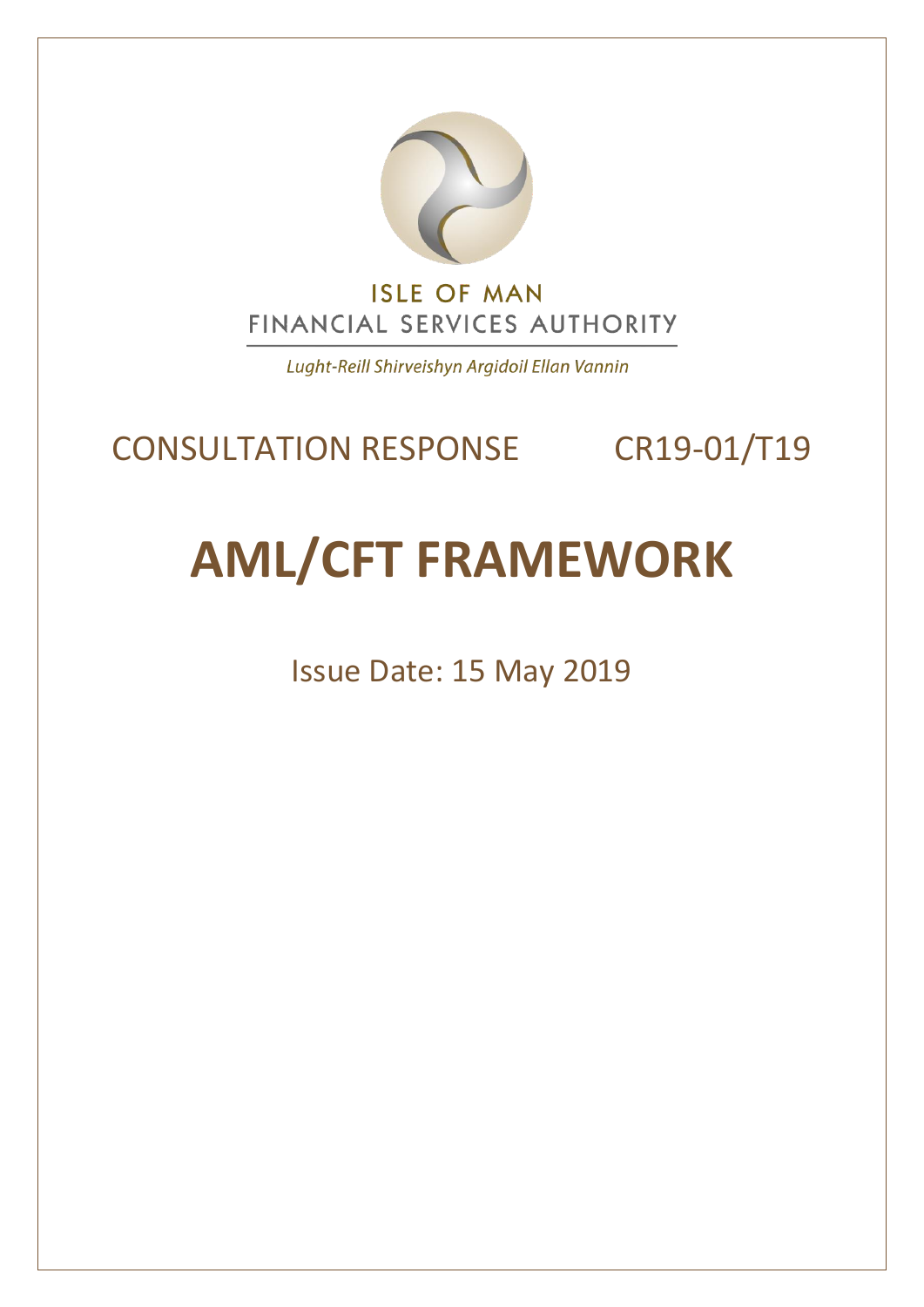# **TABLE OF CONTENTS**

| <b>Section</b> | <b>Heading</b>                                                                                                                         | Page |
|----------------|----------------------------------------------------------------------------------------------------------------------------------------|------|
|                | Glossary                                                                                                                               | 3    |
| $\mathbf{1}$   | Background to consultation                                                                                                             | 4    |
| 2              | Background to project                                                                                                                  | 4    |
| 3              | Industry engagement                                                                                                                    | 5    |
| 4              | Summary of responses                                                                                                                   | 6    |
| 5              | AML/CFT Code - Introduced business                                                                                                     | 14   |
| 6              | Changes to the proposals                                                                                                               | 15   |
| 7              | Implementation                                                                                                                         | 18   |
| 8              | Next steps                                                                                                                             | 20   |
| Appendix A     | List of representative groups to which this Consultation<br>Response has been sent                                                     | 22   |
| Appendix B     | A table summarising paragraph changes within the 2019 Code                                                                             |      |
| Appendix C     | A "clean" copy of the 2019 Code                                                                                                        |      |
| Appendix D     | A tracked changes copy of the comparison between the<br>consultation version and the final version of the 2019 Code                    |      |
| Appendix E     | A "clean" copy of the Civil Penalty Regulations                                                                                        |      |
| Appendix F     | A tracked changes copy of the comparison between the<br>consultation version and the final version of the Civil Penalty<br>Regulations |      |
| Appendix G     | A "clean" copy of Schedule 4 to POCA                                                                                                   |      |
| Appendix H     | A tracked changes copy of the comparison between the<br>consultation version and the final version of Schedule 4 to<br><b>POCA</b>     |      |
| Appendix I     | A "clean" copy of Schedule 1 to DBROA                                                                                                  |      |
| Appendix J     | A tracked changes copy of the comparison between the<br>consultation version and the final version of Schedule 1 to<br><b>DBROA</b>    |      |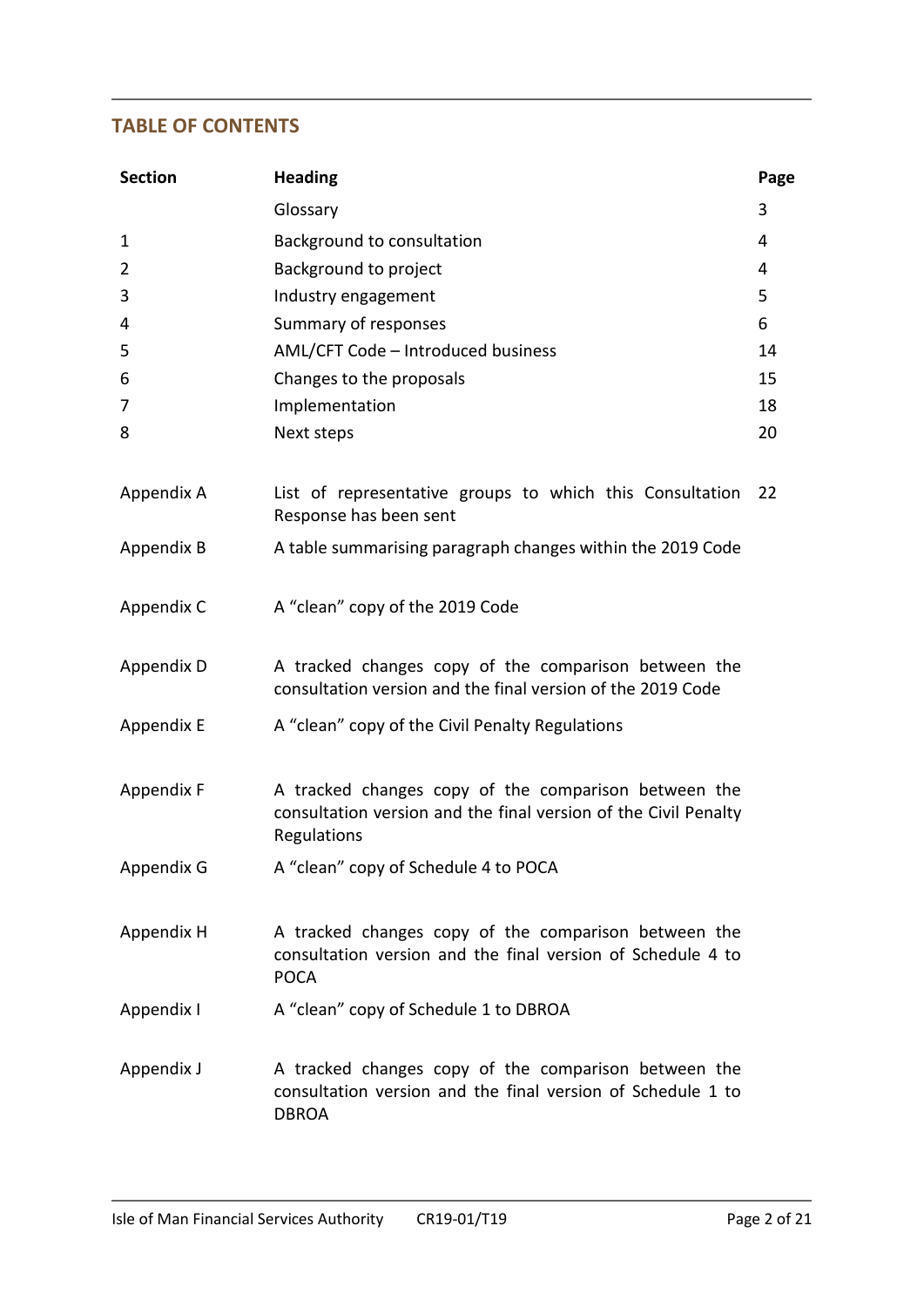# **GLOSSARY**

| Term                   | <b>Meaning in this document</b>                                                                                                                                     |
|------------------------|---------------------------------------------------------------------------------------------------------------------------------------------------------------------|
| AML                    | Anti-Money Laundering                                                                                                                                               |
| <b>Authority</b>       | Isle of Man Financial Services Authority                                                                                                                            |
| <b>CFT</b>             | Countering the Financing of Terrorism                                                                                                                               |
| <b>FATF</b>            | The Financial Action Taskforce                                                                                                                                      |
| <b>Guidance</b>        | <b>AML/CFT Handbook</b>                                                                                                                                             |
| <b>Guidance Notes</b>  | The Guidance Notes on Anti-Money Laundering and Preventing the<br>Financing of Terrorism - for Insurers (Long Term Business)                                        |
| ML                     | Money Laundering                                                                                                                                                    |
| <b>POCA</b>            | The Proceeds of Crime Act 2008                                                                                                                                      |
| <b>Regulations</b>     | Anti-Money Laundering and Countering the Financing of Terrorism<br>(Civil Penalties) Regulations 2019                                                               |
| <b>Relevant person</b> | Means a person carrying on business in the regulated sector, which is<br>included in paragraphs $2(6)(a) - (t)$ of Schedule 4 to the Proceeds of<br>Crime Act 2008. |
| <b>TF</b>              | <b>Terrorist Financing</b>                                                                                                                                          |
| The 2015 Code          | The Anti-Money Laundering and Countering the Financing of<br>Terrorism Code 2015 (as amended 2018)                                                                  |
| The 2019 Code          | The Anti-Money Laundering and Countering the Financing of<br>Terrorism Code 2019                                                                                    |
| <b>TOCFR</b>           | Terrorism and Other Financial Crime (Financial Restrictions) Act 2014                                                                                               |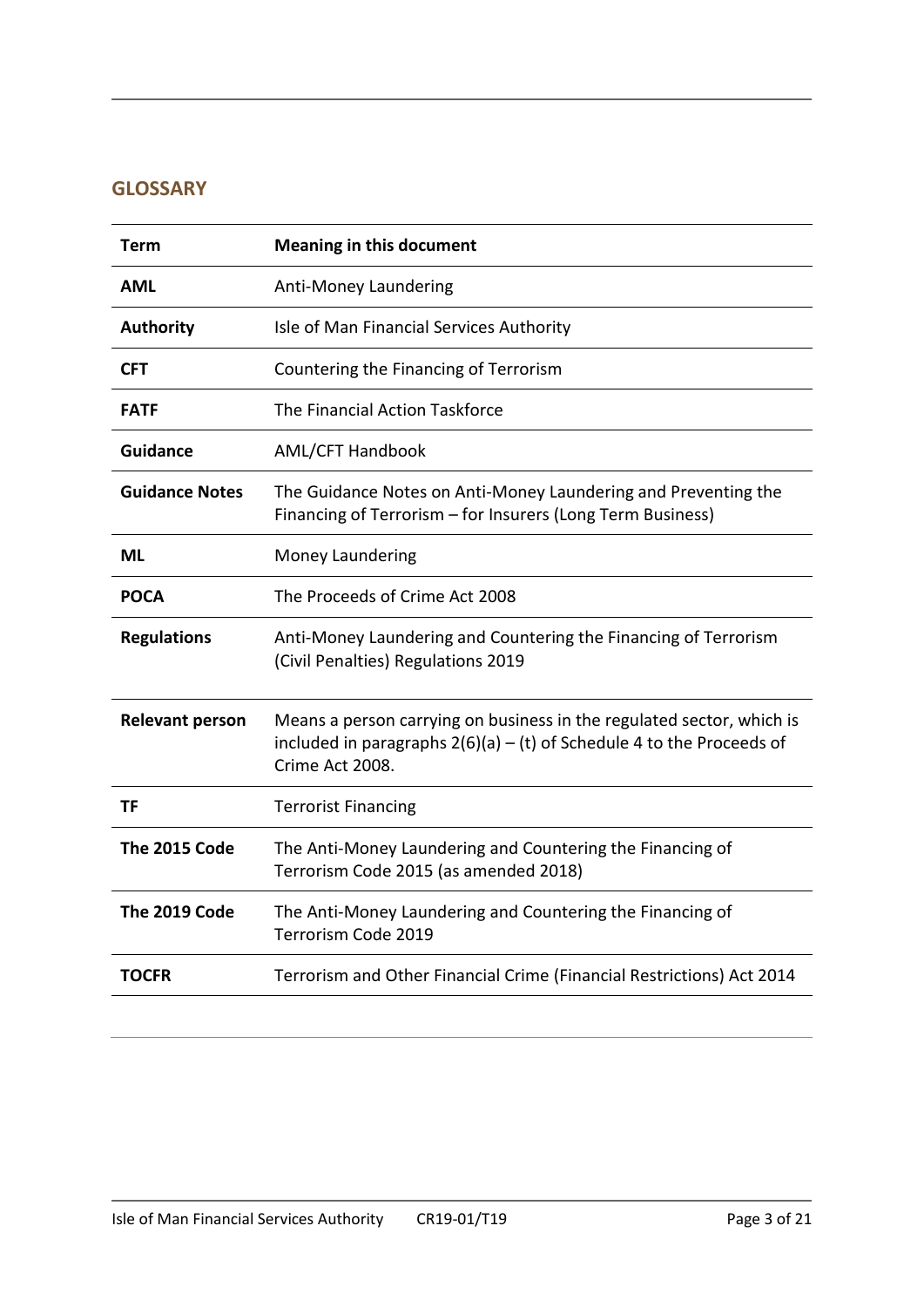# **1 BACKGROUND TO CONSULTATION**

This Consultation Response is issued by the Isle of Man Financial Services Authority ('the Authority') following Consultation Paper CP19-01/T19<sup>1</sup>. The Consultation was issued by the Authority in conjunction with the Department of Home Affairs and the Isle of Man Treasury. The Authority is the regulatory body for financial services, and the oversight body for Designated Non-Financial Businesses and Professions in relation to compliance with AML and CFT obligations.

The purpose of the consultation was to obtain views in relation to proposed changes to the Island's AML/CFT framework.

The consultation was relevant to:

- All persons that are licensed, authorised or registered under the Financial Services Act 2008, Insurance Act 2008, Retirement Benefits Schemes Act 2000, Designated Businesses (Registration and Oversight) Act 2015 or that have responsibility for collective investment schemes under the Collective Investment Schemes Act 2008. It was also relevant to advisers to those persons, or potential applicants for permissions under these Acts or their advisers.
- The consultation was also relevant to a society registered as a credit union within the meaning of the Credit Unions Act 1993, a building society within the meaning of section 7 of the Industrial and Building Societies Act 1892, and, the Post Office in respect of certain activities.
- Schedule 4 to POCA includes a proposed new definition of "payroll agent" which may bring new businesses into the regulated sector. If you believe your business will be affected by this proposed change please contact the Authority.
- Additionally, the sections of the consultation regarding Schedule 4 to POCA were also relevant to all persons supervised in relation to AML/CFT by the Isle of Man Gambling Supervision Commission.

# **2 BACKGROUND TO PROJECT**

The Authority has been undertaking a comprehensive project to update the Island's current AML/CFT framework. This update encompassed remediation action identified by MONEYVAL in their evaluation of the Island, and also amendments identified by the Authority's officers over time through supervisory activities and discussions with relevant persons. This update also included the AML/CFT framework currently applicable to insurers, which was last updated in 2008.

<sup>-</sup><sup>1</sup> https://consult.gov.im/financial-services-authority/aml-cft-framework/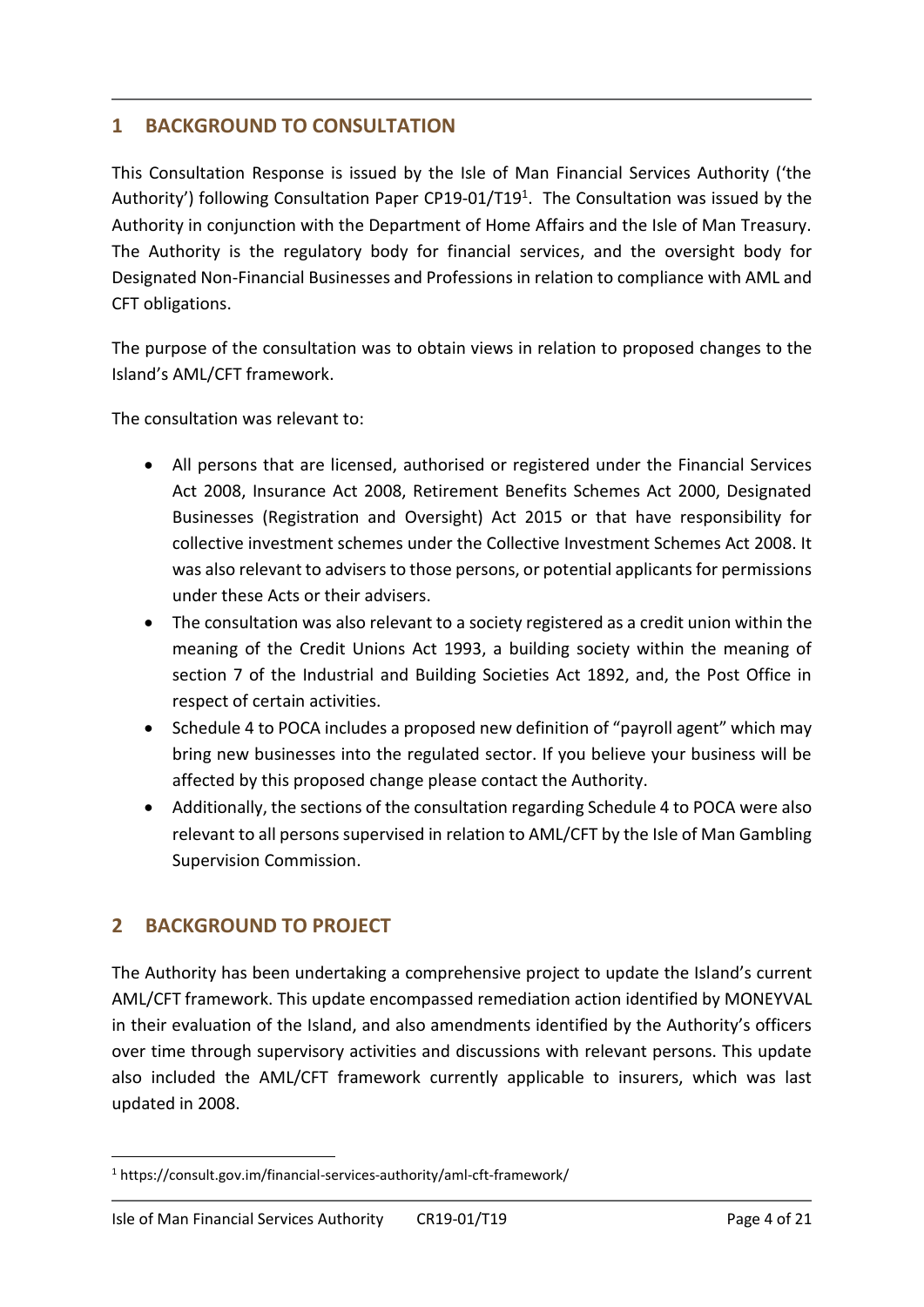Additionally, the areas of the 2015 Code which dealt with the Specified Non-Profit Organisation sector and the Gambling sector have been removed from the 2019 Code. Separate AML/CFT Codes have now been developed for these sectors. These new Codes were considered in separate consultations.<sup>2</sup>

The updated framework needs to be in force by July 2019 in order to coincide with the Island's next follow up report to MONEYVAL and its consideration at their plenary scheduled for July 2019.

The documents included in the consultation were:

- the Anti-Money Laundering and Countering the Financing of Terrorism Code 2019 (Department of Home Affairs legislation);
- section 157 of the Proceeds of Crime Act 2008 and section 68 of Terrorism and Other Crime (Financial Restrictions) Act 2014 (Department of Home Affairs legislation);
- the Anti-Money Laundering and Countering the Financing of Terrorism (Civil Penalties) Regulations 2019 (Isle of Man Treasury legislation);
- Schedule 4 to the Proceeds of Crime Act 2008 (Department of Home Affairs legislation); and
- Schedule 1 to the Designated Businesses (Registration and Oversight) Act 2015 (Isle of Man Treasury legislation).

# **3 INDUSTRY ENGAGEMENT**

An informal consultation exercise began in May 2018. Since this time there have been numerous meetings and workshops held with various industry sectors and representatives. Various working copies of the 2019 Code were shared with industry and focused discussions were held in relation to those areas that were considered would have an impact on businesses. The draft that was consulted on was published in February 2019.

During the consultation period the Authority offered a number of meeting slots to businesses who wished to discuss particular areas of the 2019 Code. There was a favourable uptake to this and some constructive discussions were held which have resulted in changes being made to the 2019 Code.

There have also been some amendments made to the Anti-Money Laundering and Countering the Financing of Terrorism (Civil Penalties) Regulations 2019 and Schedule 4 to the Proceeds

<sup>2</sup> SNPO consultation: [https://consult.gov.im/financial-services-authority/anti-money-laundering-and](https://consult.gov.im/financial-services-authority/anti-money-laundering-and-countering-the-financing/)[countering-the-financing/](https://consult.gov.im/financial-services-authority/anti-money-laundering-and-countering-the-financing/)

Gambling consultation[: https://consult.gov.im/gambling-supervision-commission/gambling-anti-money](https://consult.gov.im/gambling-supervision-commission/gambling-anti-money-laundering-and-countering-the/)[laundering-and-countering-the/](https://consult.gov.im/gambling-supervision-commission/gambling-anti-money-laundering-and-countering-the/)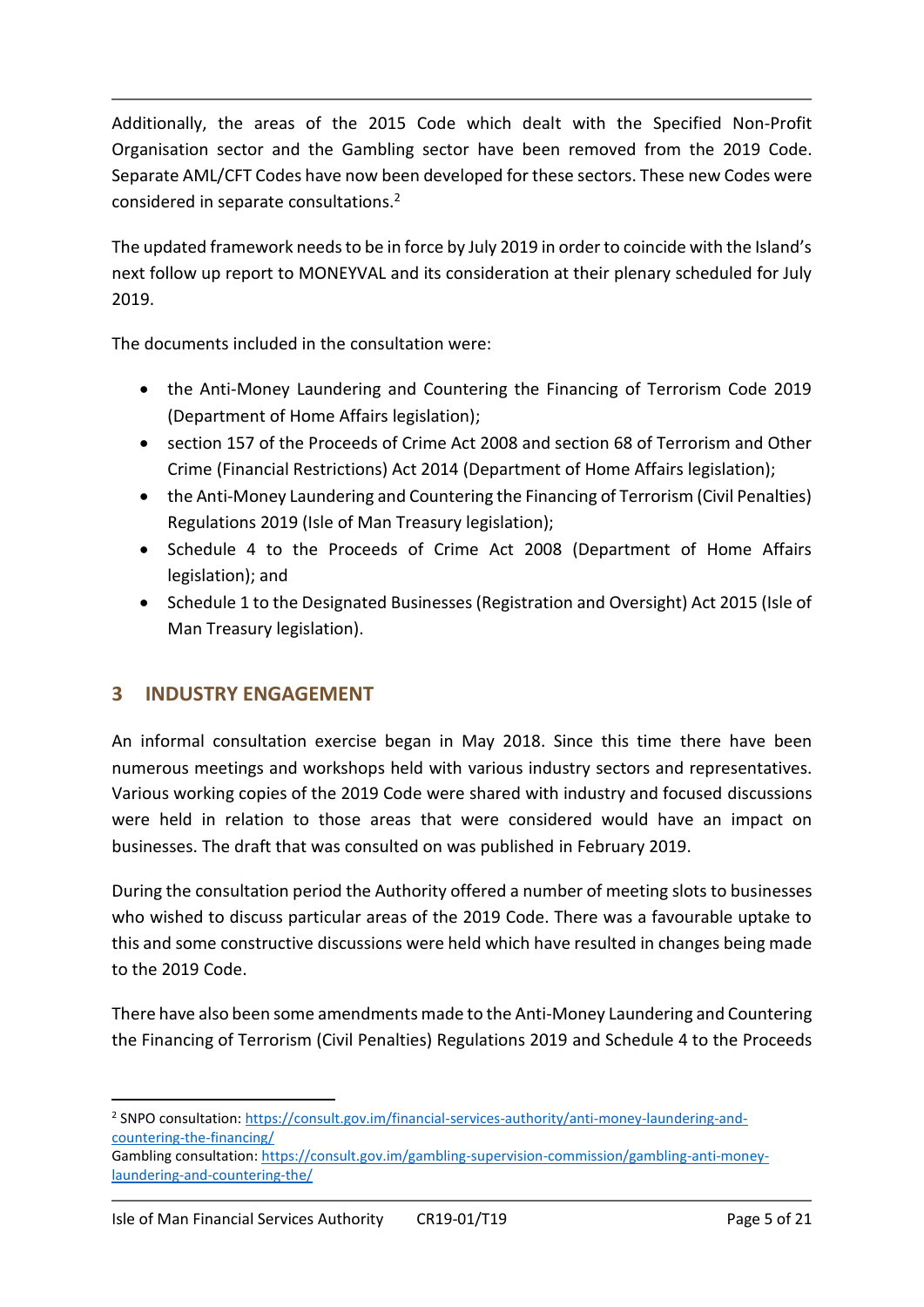of Crime Act 2008 / Schedule 1 to the Designated Businesses (Registration and Oversight) Act 2015. These changes are explained further in section 6.

# **4 SUMMARY OF RESPONSES**

Responses were received from 29 parties which included comments across all documents listed above. The responses received were broadly supportive of the update to the framework and respondents understood the rationale behind the update.

However, there were some issues raised which will be summarised under specific headings below. Also, there were a number of questions asked in the consultation, a summary of responses is included below.

| <b>Question 1</b>                                                                                                                                                                                                                                   |                                                                                                                                                                                                                                                                                                                     |  |  |
|-----------------------------------------------------------------------------------------------------------------------------------------------------------------------------------------------------------------------------------------------------|---------------------------------------------------------------------------------------------------------------------------------------------------------------------------------------------------------------------------------------------------------------------------------------------------------------------|--|--|
| Do you have any comments regarding the layout and order of the provisions of the 2019<br>Code?                                                                                                                                                      |                                                                                                                                                                                                                                                                                                                     |  |  |
| <b>Responses received (in summary)</b><br><b>Authority's response</b>                                                                                                                                                                               |                                                                                                                                                                                                                                                                                                                     |  |  |
| No significant comments were received in<br>response to this question.                                                                                                                                                                              | The 2019 Code is in a different order to the<br>previous Code. Also, it should be noted<br>there have been some further paragraph<br>number amendments due to additional<br>changes made since the consultation<br>closed.                                                                                          |  |  |
| <b>Question 2</b>                                                                                                                                                                                                                                   |                                                                                                                                                                                                                                                                                                                     |  |  |
| Do you have any comments regarding the extent to which you use the introducer<br>provisions contained within the 2019 Code (in the Introduced Business paragraph) and<br>will these changes affect business?                                        |                                                                                                                                                                                                                                                                                                                     |  |  |
| <b>Responses received (in summary)</b>                                                                                                                                                                                                              | <b>Authority's response</b>                                                                                                                                                                                                                                                                                         |  |  |
| There were a number of comments<br>received in this area, the main concerns<br>were:<br>The increased requirements would<br>put the Island at a competitive<br>disadvantage due to the<br>inconsistencies in this area with<br>other jurisdictions; | Certain provisions of the introduced<br>business paragraph have been redrafted<br>since the consultation closed due to<br>comments received and also following<br>numerous discussions with industry<br>representatives.<br>Please see additional detail in relation to<br>this area in section 5 of this document. |  |  |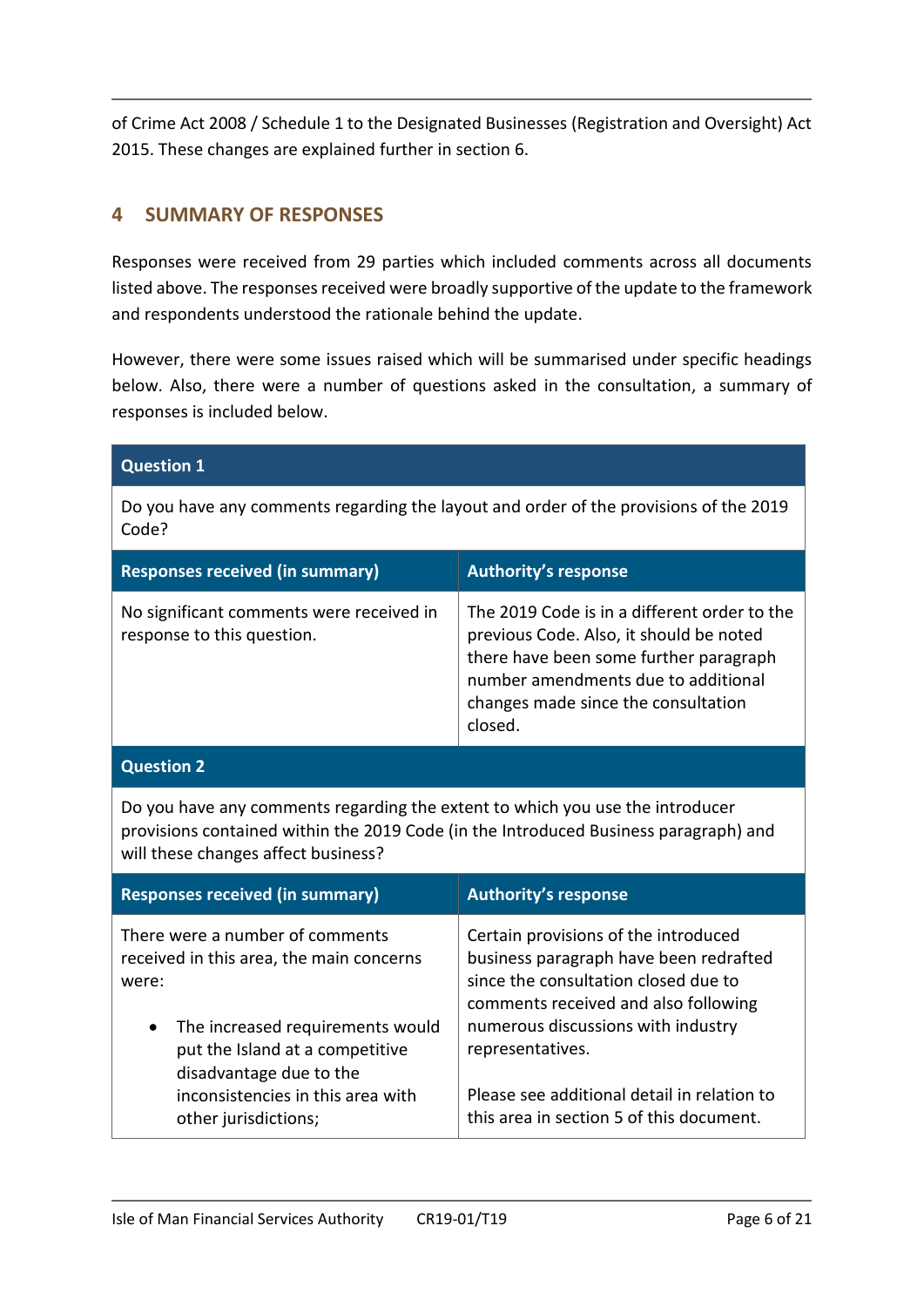| $\bullet$ | The requirements in this area   |
|-----------|---------------------------------|
|           | appeared to go further than the |
|           | <b>FATF Standards;</b>          |

- The requirements did not allow for a risk based approach;
- The additional requirements would slow down the customer take on process; and
- It would not always possible to meet the customer (even if it was a "virtual" meeting).

#### **Question 3**

Do you have any comments in relation to the 2019 Code?

| <b>Responses received (in summary)</b>                                                                                                                                                                                                                           | <b>Authority's response</b>                                                                                                                                                                                                                         |
|------------------------------------------------------------------------------------------------------------------------------------------------------------------------------------------------------------------------------------------------------------------|-----------------------------------------------------------------------------------------------------------------------------------------------------------------------------------------------------------------------------------------------------|
| There were a number of comments<br>received in this area, the main areas were:<br>Technological risk assessment -<br>$\bullet$                                                                                                                                   | The 2019 Code wording has not                                                                                                                                                                                                                       |
| comments from several<br>respondents were received stating<br>that as the paragraph refers to "any<br>technology" this could imply that<br>the risk of all available technologies<br>would have to be considered by the<br>relevant person.                      | been amended, however it will be<br>made clear in associated guidance<br>the requirements are in relation to<br>technology that is used or<br>encountered by that relevant<br>person in relation to AML/CFT.                                        |
| Business risk assessment -<br>concerns were raised by a number<br>of respondents in relation to the<br>proposed new requirement to<br>consider the national risk<br>assessments of jurisdictions where<br>a relevant person may have<br>significant connections. | The requirement to consider<br>national risk assessments of other<br>jurisdictions has been removed<br>from the 2019 Code. However, this<br>may be included in the Guidance as<br>a consideration when undertaking<br>the business risk assessment. |
| Source of funds and source of<br>wealth – there were a number of<br>responses in relation to the new                                                                                                                                                             | There is a revision planned to the<br>Guidance in due course and there<br>will be a revised section considering                                                                                                                                     |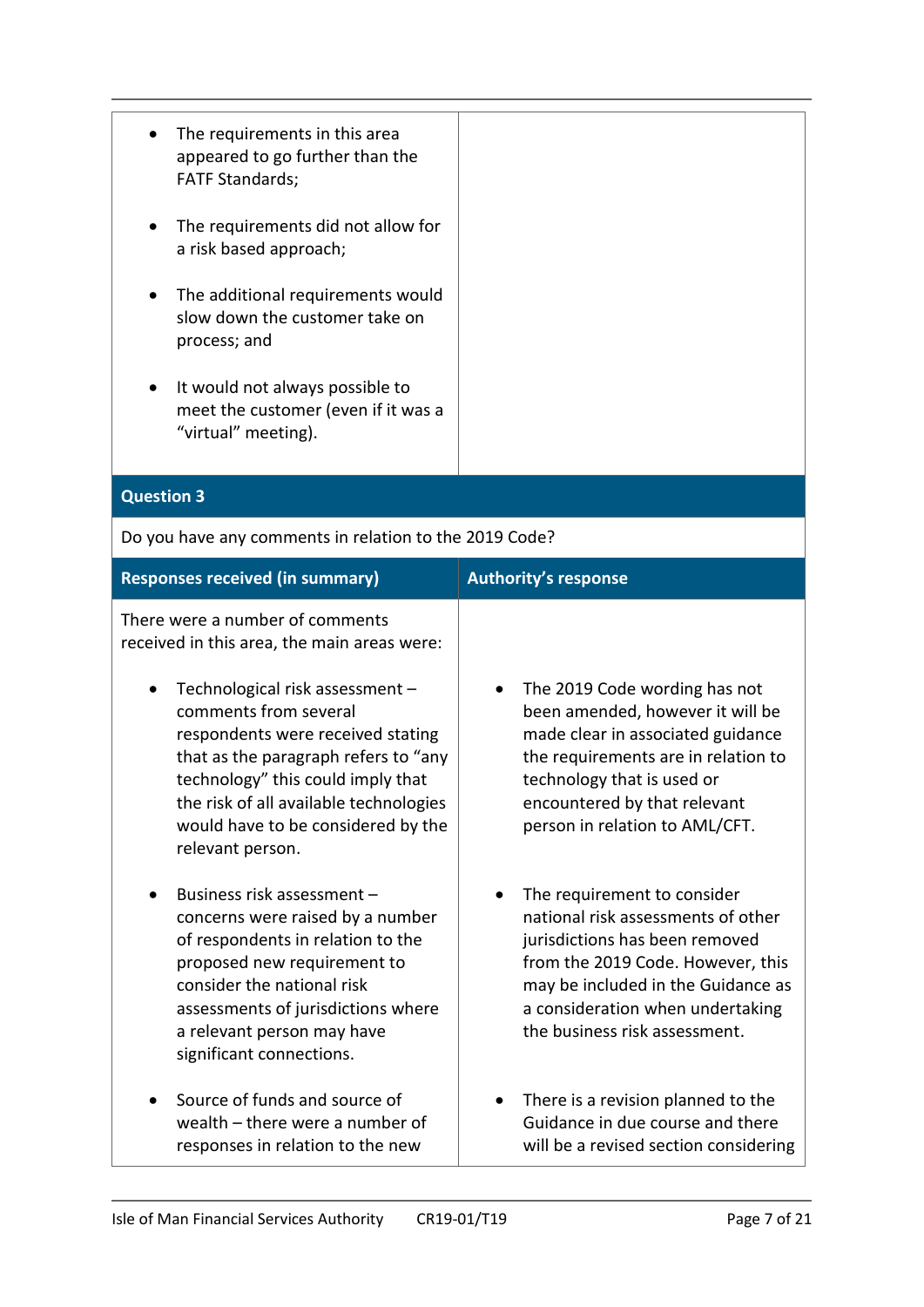definitions of source of funds and source of wealth that have been included in the 2019 Code. In particular there were questions around how "reasonable measures" to establish each of these could be demonstrated i.e. the evidential requirements.

- Politically Exposed Person ("PEP") there were concerns raised from a number of respondents in relation to the proposal to include "close personal relationships" within the PEP definition to align with the FATF PEP Guidance<sup>3</sup>. Concern was also raised in relation to the inclusion of the existing requirement to include "honorary consul".
- Controlling interest some respondents commented that the 2019 Code used the term "controlling interest" within the paragraph of beneficial owner and control which was not defined.
- FIU Act / Themis a number of respondents expressed concern that the 2019 Code crossreferenced a requirement from section 24 of the Financial Intelligence Unit Act 2016 in relation to reporting matters that

-

source of funds and source of wealth including the provision of examples to demonstrate what would be considered to be "reasonable measures".

Also, the guidance will explain that source of funds does not necessarily have to be established for all deposits or transactions in relation to an established business relationship. If the account activity is in line with expectations of that customer a risk based approach may be taken going forward once source of funds is established at the outset.

- The comments have been considered and this wording has been removed from the definition of PEP within the 2019 Code. Reference to honorary consul has also been removed from the PEP definition.
- This is term will be defined and explained further in Guidance which will be developed in due course.
- The comments received have been considered, and this wording has been removed from the 2019 Code.

<sup>3</sup> http://www.fatf-gafi.org/media/fatf/documents/recommendations/Guidance-PEP-Rec12-22.pdf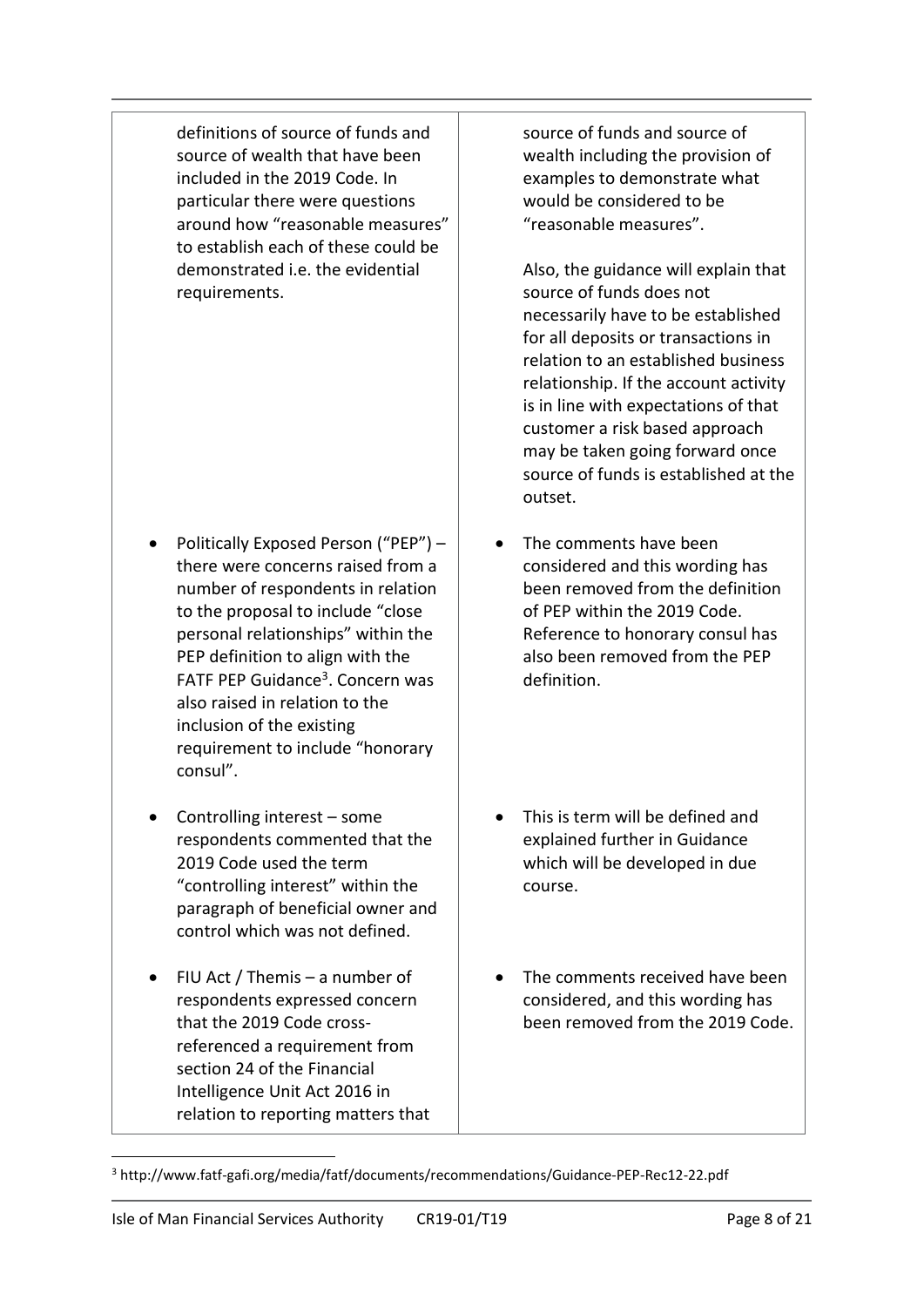could assist the Financial Intelligence Unit. Concern was also raised regarding the 2019 Code stipulating that relevant persons must register on the designated reporting platform (Themis).

 Shell entities – several comments were received that were concerned with the widening of the definition of "shell bank" to" shell entity" as this would capture business relationships that involved any corporate service providers that may be undertaking registered office only business.

- A response was received suggesting that the exemptions in the Code in relation to insurers should be put in a specific paragraph rather than be included in the miscellaneous exemptions paragraph.
- The initial reason for the expansion of the definition was to take into account revised definitions that were included in the FATF Risk Based Guidance Paper on Securities<sup>4</sup>. The comments received have been considered and the definition of "shell banks" has been expanded to include "shell securities providers" rather than "shell entity". It is therefore not as wide as in the consultation version which we believe will address the concerns that were raised.
- This comment was considered and further re-drafting of the 2019 Code has taken place to the exemptions paragraph. It is now split into three separate paragraphs:
	- Insurance related exemptions;
	- Miscellaneous exemptions; and
	- Transfer of business.

#### **Question 4**

-

Are there any specific areas of the Code where you would benefit from the development of additional guidance?

| <b>Responses received (in summary)</b>                                                                                   | Authority's response |
|--------------------------------------------------------------------------------------------------------------------------|----------------------|
| There were some suggestions received in<br>relation to where additional guidance<br>would be beneficial. These included: |                      |

<sup>4</sup> https://www.fatf-gafi.org/publications/fatfrecommendations/documents/rba-securities-sector.html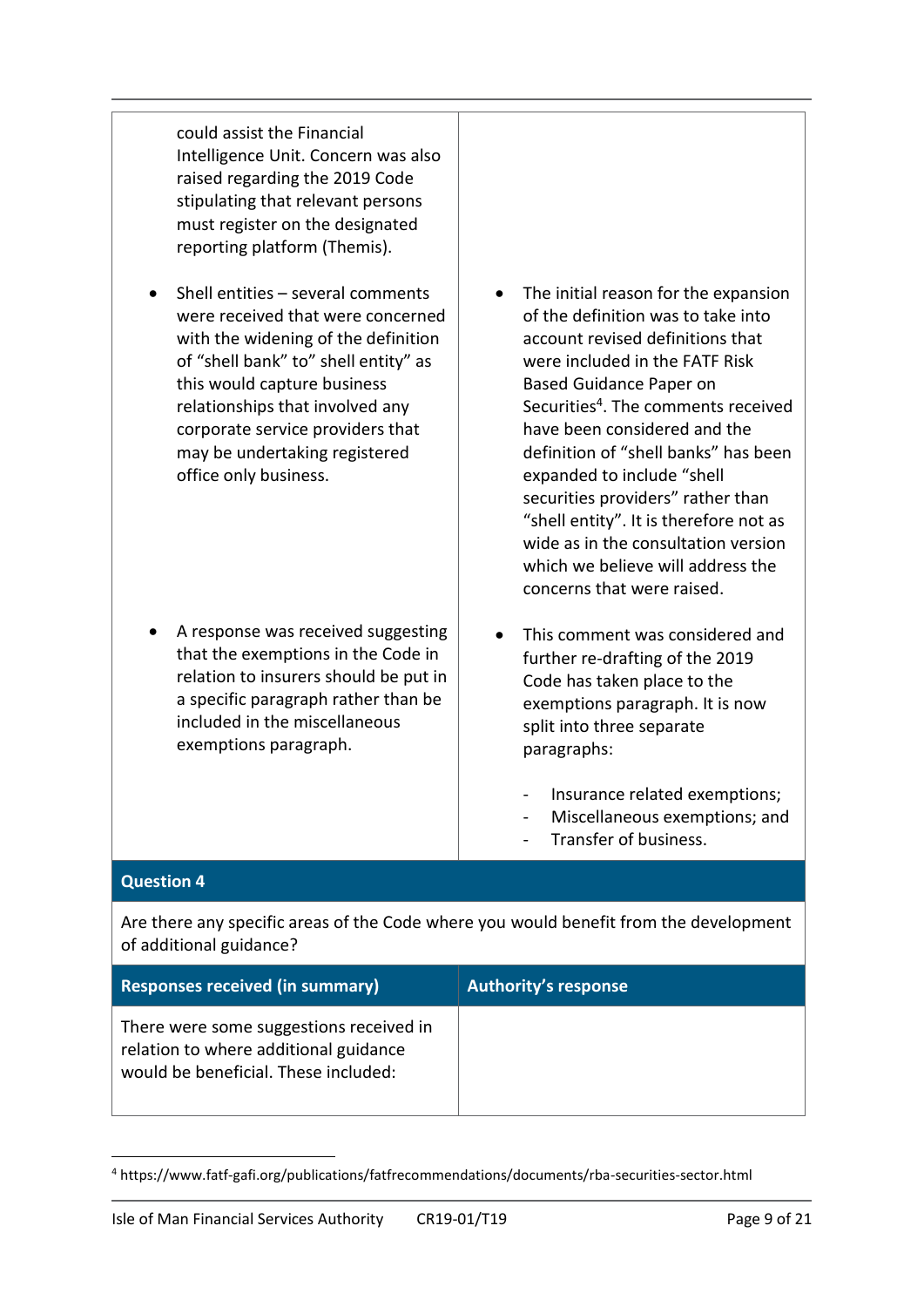- A query regarding the status of List C (equivalent jurisdictions) and whether it will be updated.
- Further guidance in relation to the exemptions part of the Code, particularly in relation to the insurance related exemptions.
- Several comments were received querying the new definitions inserted into the 2019 Code in respect of source of funds and source of wealth and what would be deemed to be "reasonable measures" to establish each of these. In particular, guidance has been requested in relation to where there is a third party funding involved in a business relationship.
- The current List C is out of date. Going forward this list will be maintained by Cabinet Office and the methodology underpinning the list will be published in due course.
- There is a revision planned to the Guidance in due course and this suggestion will be considered. Also, sector specific guidance is being developed for the insurance sector.
- There is a revision planned to the Guidance in due course and there will be a revised section considering source of funds and source of wealth including the provision of examples to demonstrate what would be considered "reasonable measures".

#### **Question 5**

Do you have any views regarding the currency which should be used within the Code (which is currently EUR)?

| <b>Responses received (in summary)</b>                                                                                                              | <b>Authority's response</b>                                                                                                                                                                                                         |  |
|-----------------------------------------------------------------------------------------------------------------------------------------------------|-------------------------------------------------------------------------------------------------------------------------------------------------------------------------------------------------------------------------------------|--|
| Only a small number of responses were<br>received in relation to this question, those<br>that did respond did not have a strong<br>view either way. | As no strong views were expressed it has<br>been decided the 2019 Code will continue<br>to refer to Euros in order to remain<br>consistent with the FATF<br>Recommendations irrespective of currency<br>exchange rate fluctuations. |  |
| <b>Question 6</b>                                                                                                                                   |                                                                                                                                                                                                                                     |  |
| Do vou have any comments regarding the repealing of the Insurance AMI regulations                                                                   |                                                                                                                                                                                                                                     |  |

Do you have any comments regarding the repealing of the Insurance AML regulations and Guidance Notes?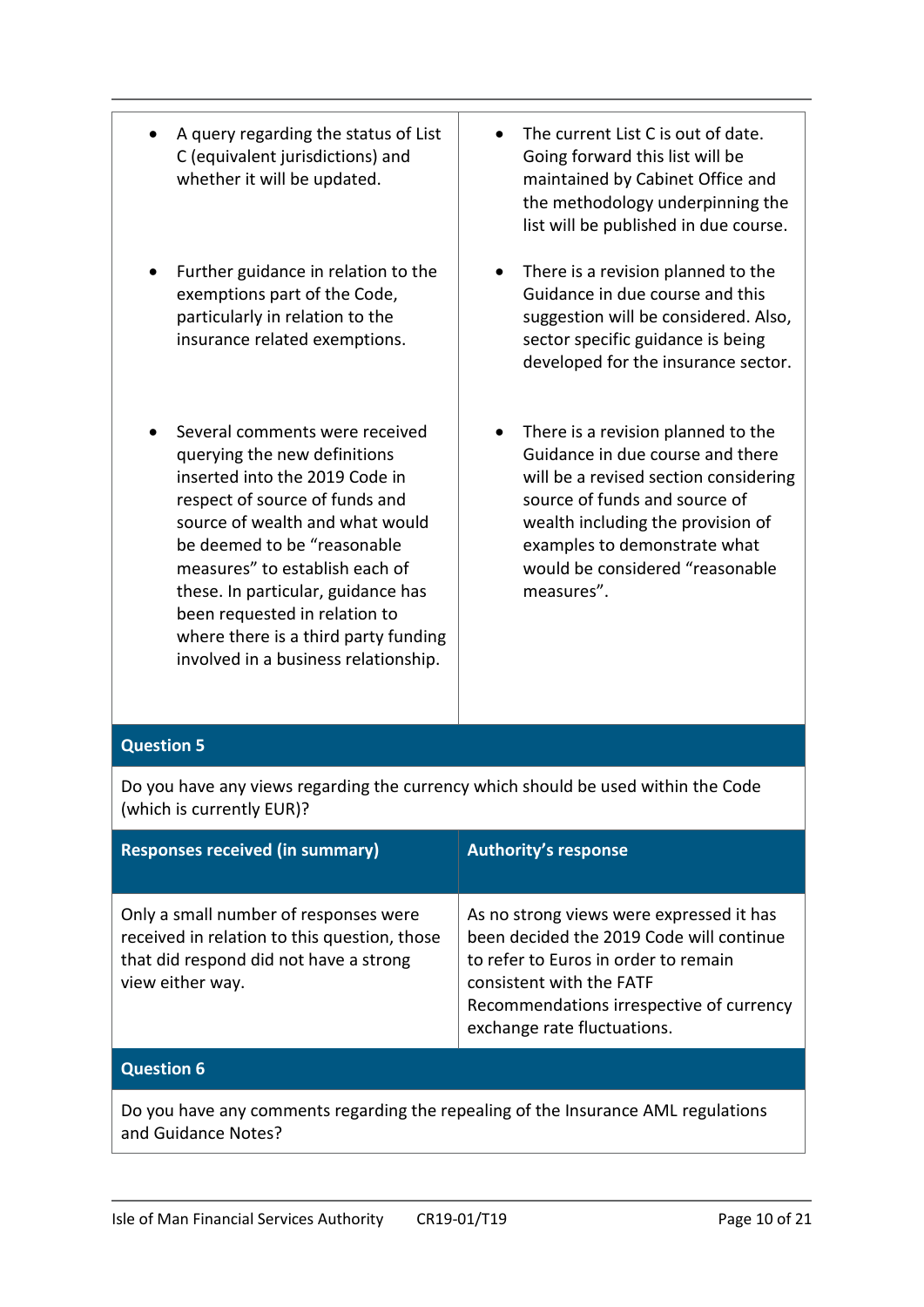| <b>Responses received (in summary)</b>                                                                                                                                                                                                                                                                                                                                                                           | <b>Authority's response</b>                                                                                                                                                                                                                                                                                                                                                                                                                                                                                                                                                                                                                                                                                                                                                                                                                                                                                                                                                                                                                                                                                                              |  |
|------------------------------------------------------------------------------------------------------------------------------------------------------------------------------------------------------------------------------------------------------------------------------------------------------------------------------------------------------------------------------------------------------------------|------------------------------------------------------------------------------------------------------------------------------------------------------------------------------------------------------------------------------------------------------------------------------------------------------------------------------------------------------------------------------------------------------------------------------------------------------------------------------------------------------------------------------------------------------------------------------------------------------------------------------------------------------------------------------------------------------------------------------------------------------------------------------------------------------------------------------------------------------------------------------------------------------------------------------------------------------------------------------------------------------------------------------------------------------------------------------------------------------------------------------------------|--|
| During the consultation period a range of<br>responses have been received in relation<br>to this matter which is an area very specific<br>to the insurance sector. Broadly<br>respondents were supportive of the work<br>undertaken to streamline the framework.<br>Others however would prefer for the<br>sector to retain the current position and<br>use Insurance AML Regulations and the<br>Guidance notes. | A number of conversations and working<br>group meetings have been held with the<br>sector concerning this matter since before<br>the consultation period.<br>A decision was made (before the<br>consultation period) and discussed with<br>industry representatives that the sector<br>would begin to use the general AML/CFT<br>Handbook when the new framework is<br>implemented and would have sector<br>specific guidance drafted in due course.<br>The Insurance AML Regulations and the<br>Guidance Notes have been reviewed<br>against the 2015 Code and the AML/CFT<br>Handbook in order to identify any<br>differences.<br>Any requirements that were deemed to be<br>mandatory have been included in the 2019<br>Code and include:<br>A specific part of the customer<br>definition which refers to<br>customers of insurers;<br>Specific requirements for Money<br>Laundering Reporting Officers of<br>insurers, registered insurance<br>managers, and insurance<br>intermediaries; and<br>Specific requirements in relation to<br>beneficial ownership and control in<br>relation to a customer of a life<br>assurance firm. |  |
| <b>Question 7</b>                                                                                                                                                                                                                                                                                                                                                                                                |                                                                                                                                                                                                                                                                                                                                                                                                                                                                                                                                                                                                                                                                                                                                                                                                                                                                                                                                                                                                                                                                                                                                          |  |
| Do you have any comments in relation to the AML/CFT Civil Penalties regulations?                                                                                                                                                                                                                                                                                                                                 |                                                                                                                                                                                                                                                                                                                                                                                                                                                                                                                                                                                                                                                                                                                                                                                                                                                                                                                                                                                                                                                                                                                                          |  |

**Responses received (in summary) Authority's response**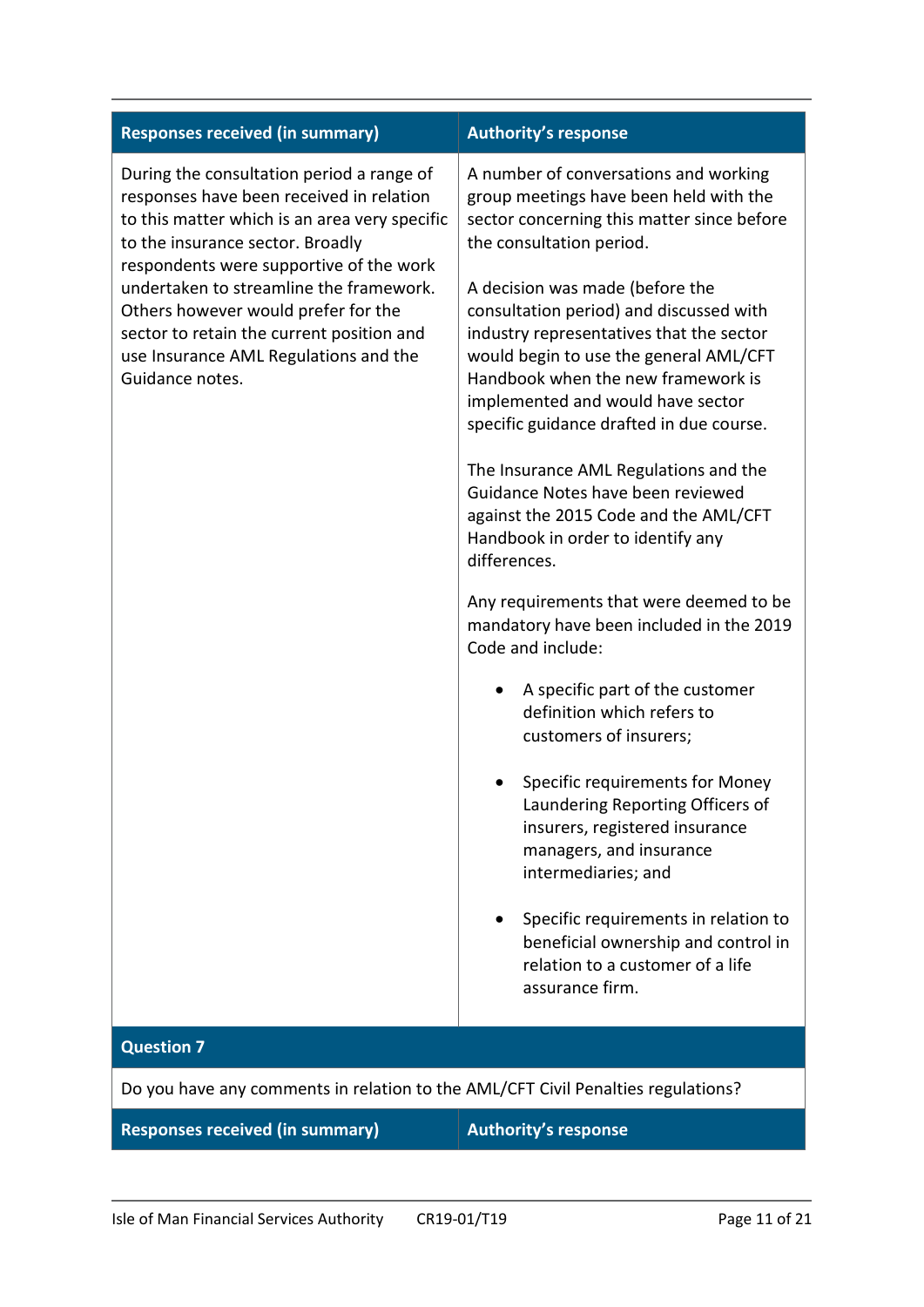A variety of responses were received in this area, some respondents commented that introducing civil penalties as an alternative to a criminal penalty seemed a fair approach. However, others commented they did not support the implementation of the new regime. Some comments in relation to specific areas included:

 A number of responses were concerned in relation to the amount of a Level 1 breach (£50) and the fact this was applicable to each contravention. In summary, how the penalties would be applied in practice. There was concern that if a "per breach" penalty was applied an entity with a larger client base would be disadvantaged in comparison to a smaller entity.

- Comments were also received regarding the publication of guidance in this area in particular concerning the decision making process.
- Further comments were received regarding the Financial Services Tribunal, which is the appeals body, and these comments related to how appeals will be dealt with and the independence of the tribunal.
- In the draft Regulations which were consulted on, the amount of penalty imposed for a Level 1 contravention was set at £50 per contravention. In response to the comments received during consultation the Authority has amended the Level 1 penalties, to address the concerns. Level 1 penalties will now be issued where the contraventions are systemic and the aggravating factors which would contribute to a Level 2 penalty are not present. The amount levied for a Level 1 penalty will be up to 5% of the relevant person's income.
- The Authority will be publishing a guidance document, which will provide greater clarity regarding when penalties will be imposed, in due course.
- The Financial Services Tribunal is independent from the Authority and the guidance document, which will be published in due course, will provide greater clarity regarding the appeals process.

#### **Question 8**

Do you have any comments in relation to Schedule 4 to POCA?

#### **Responses received (in summary) Authority's response**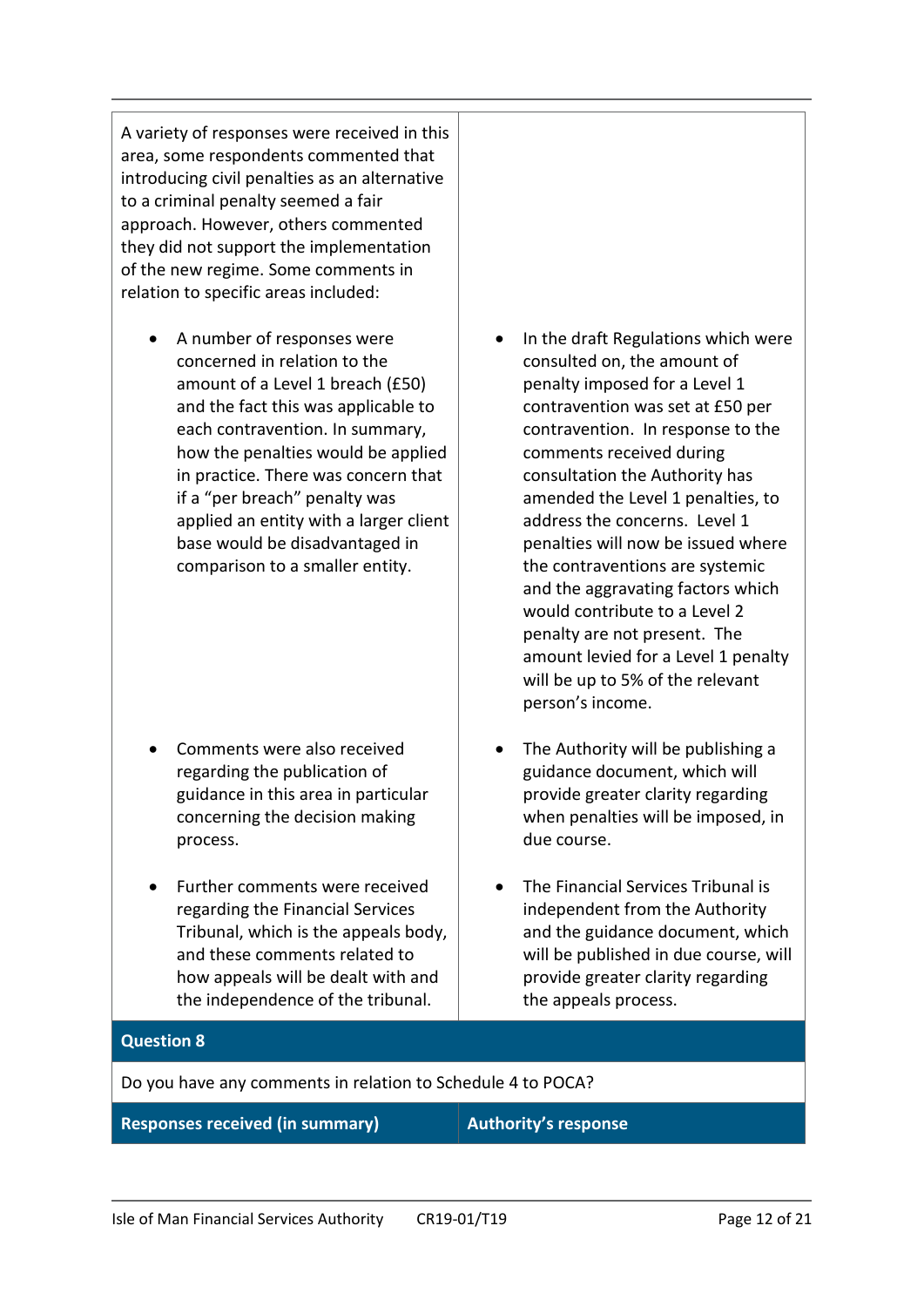- A number of responses were received to say this document is now clearer and more user friendly.
- Further comments received related to the definition of 'legal professional'. There was concern that the re-formatting of the definition had unintentionally captured the wider legal sector, rather than the relevant sub-sets within the legal sector. In addition, there were concerns that the reformatting meant that all of the business undertaken by a legal professional would be captured, rather than just the specific activity listed in the Schedule.
- This was the aim of the redraft therefore the Authority is pleased to have achieved this.
- The Authority acknowledged that the re-formatting had created some ambiguity therefore the definition of 'legal professional' was redrafted. This was to ensure that only legal professionals undertaking the specific activity listed in the definition would be captured and that only that specific activity would be captured, not the rest of a firm's business which may be outside of 'business in the regulated sector'.

### **Question 9**

| <b>Responses received (in summary)</b>                                                                                                                                                                                                                                | <b>Authority's response</b>                                                                                            |  |  |
|-----------------------------------------------------------------------------------------------------------------------------------------------------------------------------------------------------------------------------------------------------------------------|------------------------------------------------------------------------------------------------------------------------|--|--|
| A number of responses were<br>$\bullet$<br>received to say this document is<br>now clearer and more user friendly.<br>Comments were received in<br>$\bullet$<br>relation to the definition of legal<br>professional which have been<br>addressed above in question 8. | This was the aim of the redraft therefore<br>the Authority is pleased to have achieved<br>this.<br>See above response. |  |  |
| <b>Question 10</b>                                                                                                                                                                                                                                                    |                                                                                                                        |  |  |
| Do you have any comments in relation to section 157 of POCA and section 68 of TOCFR?                                                                                                                                                                                  |                                                                                                                        |  |  |

Do you have any comments in relation to Schedule 1 to the DBROA?

| <b>Responses received (in summary)</b> | <b>Authority's response</b>                                                                                                                                                                                                                                      |
|----------------------------------------|------------------------------------------------------------------------------------------------------------------------------------------------------------------------------------------------------------------------------------------------------------------|
| No comments were received.             | Since the consultation closed, it has been<br>determined a consequential amendment<br>to the Designated Businesses (Registration<br>and Oversight) Act 2015 is required to<br>make reference to both civil and criminal<br>sanctions (not just civil sanctions). |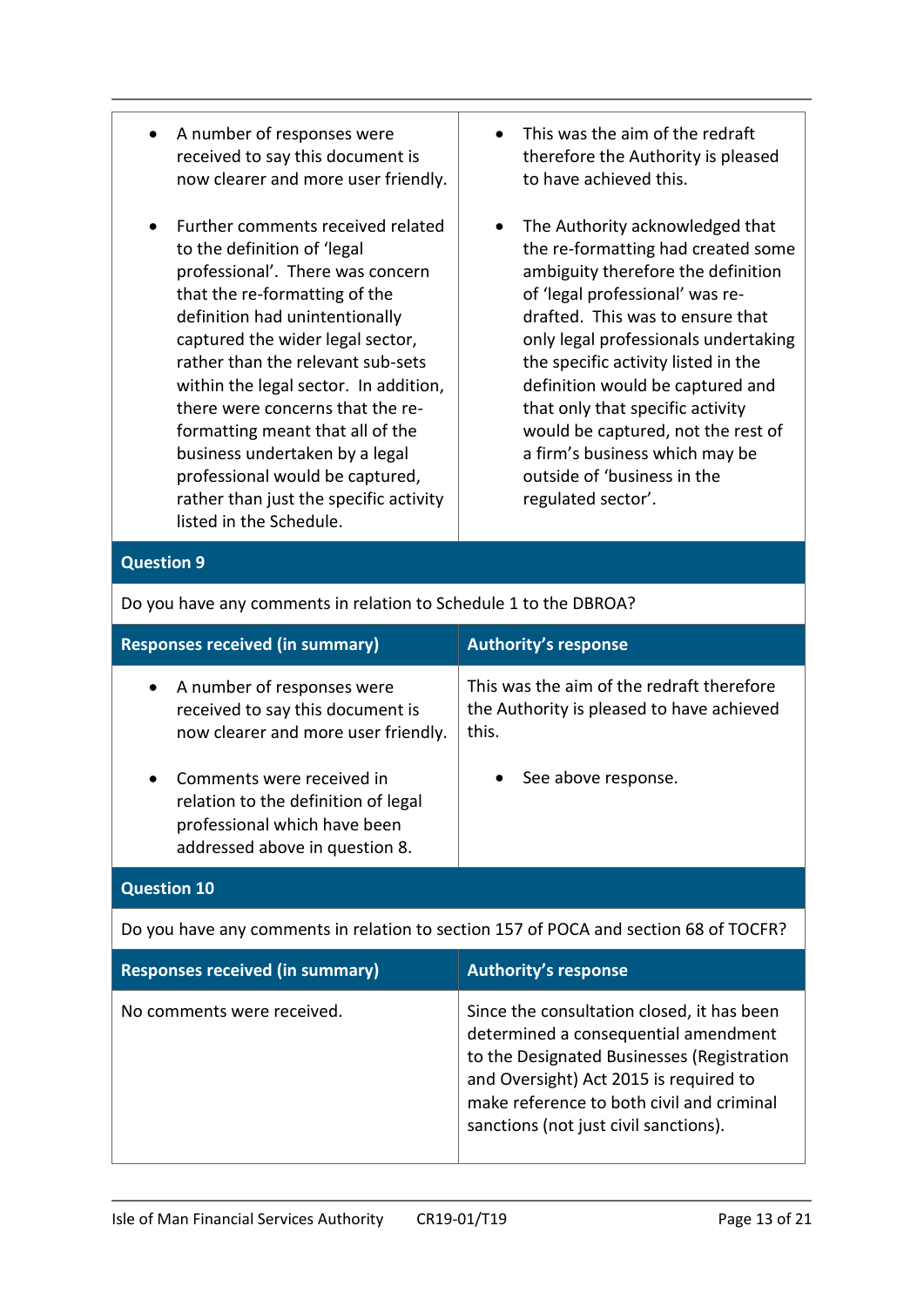| The result of this is that the amended<br>paragraph 5(b) will state:                                                                                    |
|---------------------------------------------------------------------------------------------------------------------------------------------------------|
| "where any breach of that legislation is<br>found, conducting investigations into any<br>potential liability arising from that<br>breach." <sup>5</sup> |

# **5 AML/CFT CODE – INTRODUCED BUSINESS**

A number of respondents expressed concerns with the proposed amendments in relation to the paragraph which covered the Introduced Business provisions (paragraph 9). This area of the Code was first introduced in October 2018 and the matter arises out of the 2016 Mutual Evaluation Report.

During the course of responding to the recommended actions set by MONEYVAL this was a matter that the FATF joint group review in October 2018 significantly focussed on. The concern was that the actions that had been undertaken by the IoM authorities in responding to the Mutual Evaluation Report still did not fully meet the MONEYVAL recommendation that the *"Authorities should further limit the circumstances in which CDD information and evidence of identity presented by a third party can be used……" .* The IoM therefore gave an undertaking to the FATF that this would be addressed and it was agreed that the outcome would be assessed by MONEYVAL.

The Island is now in a process with MONEYVAL called Compliance Enhancing Procedures through which remaining actions arising out of the FATF are being monitored. The Island is scheduled to report back to the MONEYVAL Plenary in July 2019 and must demonstrate that significant progress has been made in relation to the recommended action concerning introduced business.

The additional amendments that have been made in this area of the Code are specifically to address this outstanding recommendation in the Mutual Evaluation Report. However it is important that the additional requirements are both effective and feasible, therefore following feedback to the consultation process from a number of respondents, and several meetings held some further amendments have been made to the wording, the detail of which is included in section 6 of this document.

-

<sup>5</sup> Current wording: *where any breach of that legislation is found, conducting investigations into any potential criminal liability arising from that breach*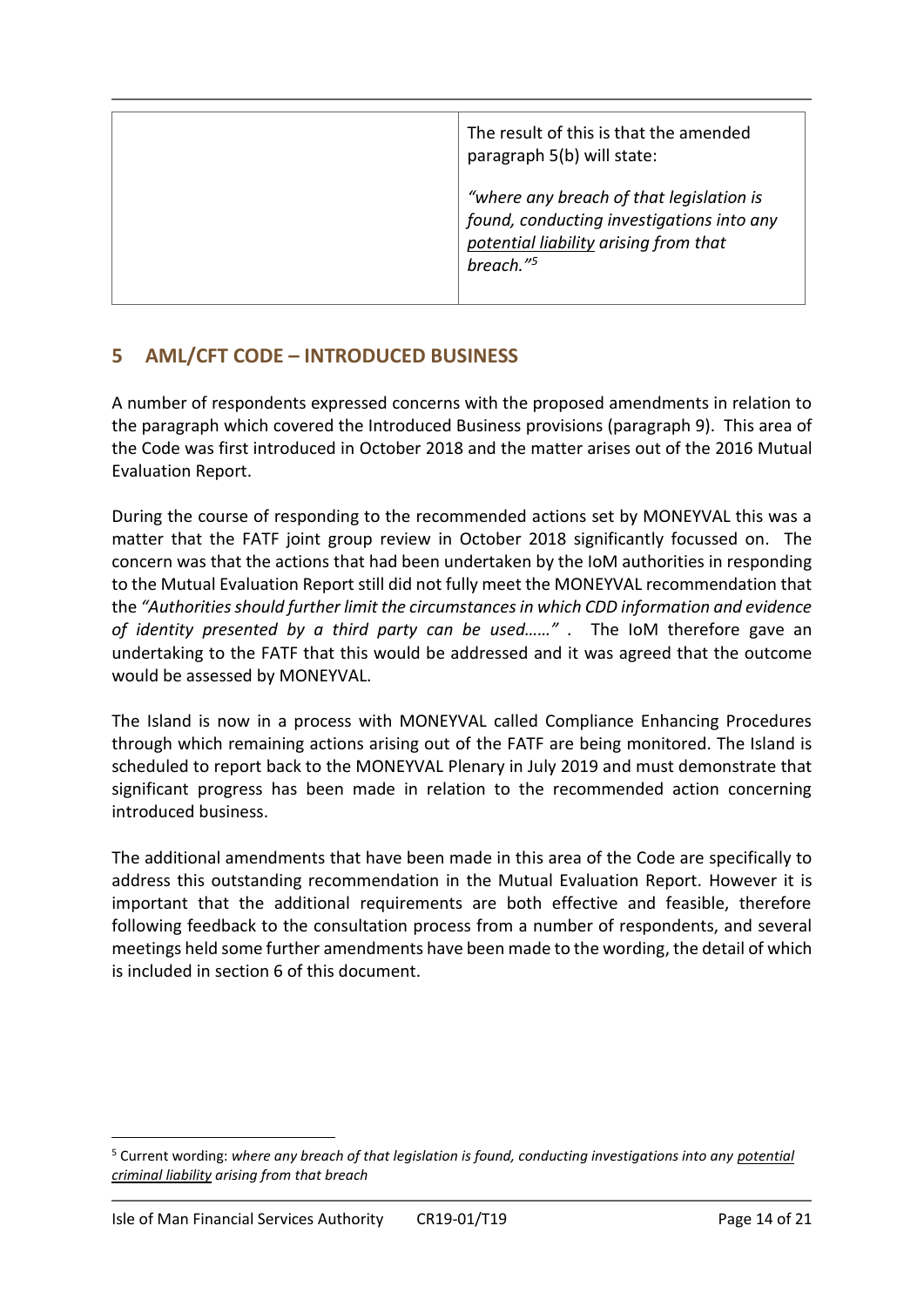# **6 CHANGES TO THE PROPOSALS**

Tracked changes version of the documents that were consulted on and the final versions are included in the Appendices to this document.

#### **2019 Code - changes**

A main summary of the changes since the consultation closed is as follows:

General and definitions

Throughout the document wording in relation to undertaking verification of identity has been amended to ensure it is in-line with FATF wording and is consistent within the document.

AML/CFT legislation definition – now includes reference to financial sanctions which have effect on the Island.

PEP definition – removal of close associate. This will however be included as a suggestion in the Guidance. It should be noted, for completeness, we have however added a sibling-in-law into the definition of a PEP.

Director and Officer definitions – the wording has been revised to bring the definition up to date and in-line with other Manx legislation.

Convertible virtual currency – definition added which cross references to the definition included in Schedule 4 to POCA.

Customer definition – removal of "(d)" which stated beneficial owner was included in the definition where the context was appropriate. During the consultation period a full review of the 2019 Code took place to ensure all references to customer and / or beneficial owner were correct depending on the context, therefore some wording changes have taken place throughout the 2019 Code as a result of this.

Customer due diligence and enhanced due diligence definitions – the definitions have been made consistent and have been updated to ensure they refer to the correct paragraph numbers.

Insurance intermediary, insurance manager and life assurance policy – definitions added as these terms are now used in the 2019 Code.

Eligible introducer and introducer definitions – amendments made to reflect changes that have been made to the introduced business paragraph (see section 5 of this document) and to ensure consistency between the two definitions where possible.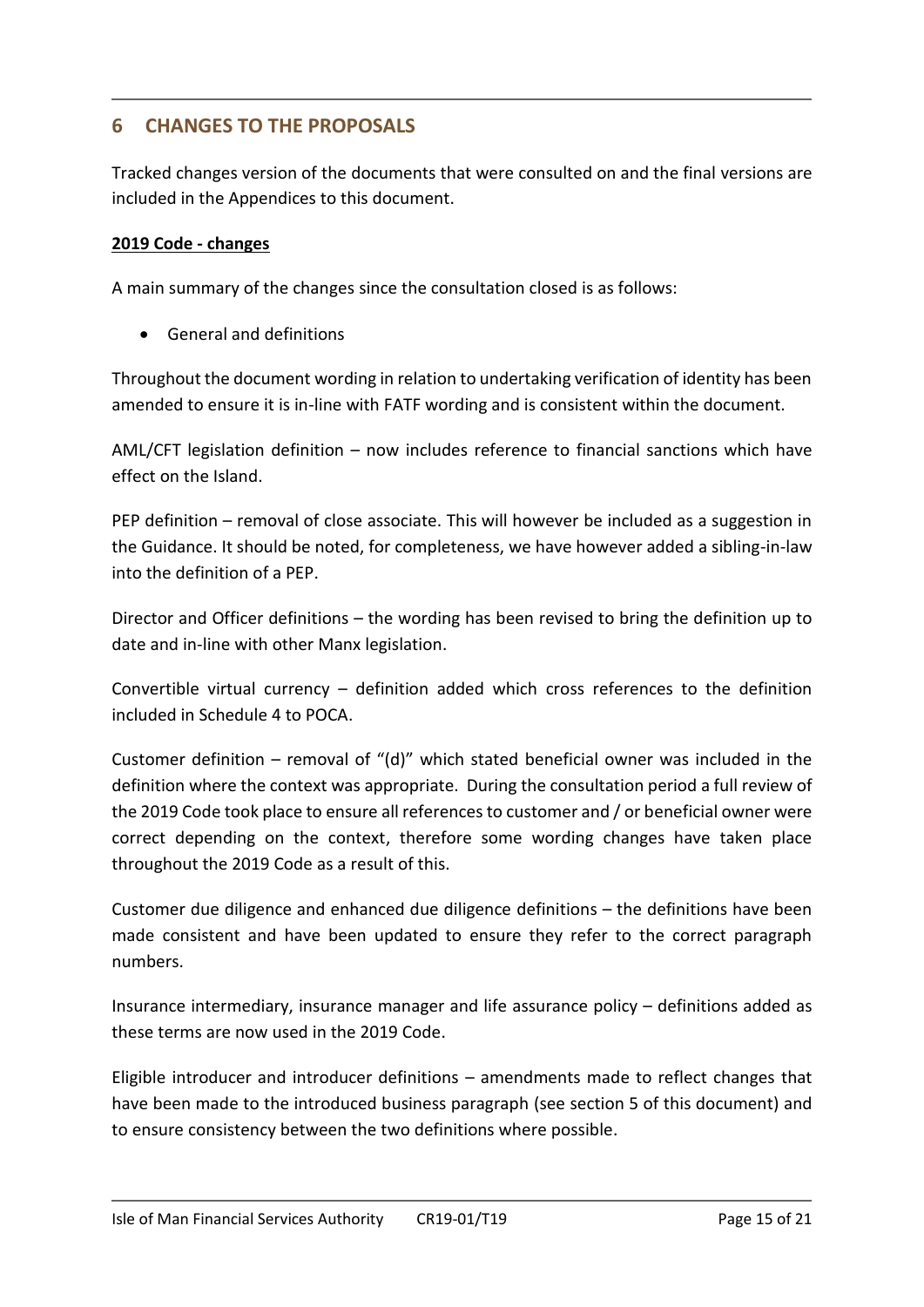Trusted person definition – amended to reflect changes made to definition of external regulated business and to ensure consistency throughout the 2019 Code.

 Introduced business (paragraph 9) - As explained in section 5 of this document there have been a number of changes made to the provisions in this area. The paragraphs that have been amended are copied below:

(*6) If more than one third party located outside of the Island is involved in the process, as specified in sub-paragraph (4), sub-paragraph (7) applies.* 

*(7) Without limiting paragraph 8 or 11 (whichever is applicable), the relevant person must verify the identity of the customer using reliable, independent source documents, data or information obtained, either –*

- *(a) directly from the customer;*
- *(b) from the introducer, but only if the introducer has obtained such evidence of verification of identity –*
	- *(i) directly from the customer;*
	- *(ii) directly from a third party who has met the customer; or*
- *(c) directly from a third party who has met the customer.*
- *(10) For the purposes of this paragraph, a third party "involved in the process" does not include a third party in the same group as –*
	- *(a) the relevant person; or*
	- *(b) the introducer,*

*provided that the third party is a trusted person.*

*(11) For the avoidance of doubt, if further elements of customer due diligence other than evidence of verification of identity are obtained by the relevant person under subparagraph (7) then this should be reflected in the customer risk assessment carried out in accordance with paragraph 6 and sub-paragraph (4).*

Please note that additional guidance on this area will be provided in due course within the Guidance.

- Paragraph 4 (Procedures and controls) whole paragraph tidied up to make clearer and reduce repetition. Also, removal of reference to registering on the designated reporting platform provided by the Financial Intelligence Unit.
- Paragraph 5 (Business risk assessment) removal of reference to the national risk assessments of other jurisdictions with which the relevant person has significant connections. This however maybe referred to in the Guidance.
- Paragraph 6 (Customer risk assessment) now includes a cross reference to the risk assessment undertaken under paragraph 9 (introduced business) if relevant.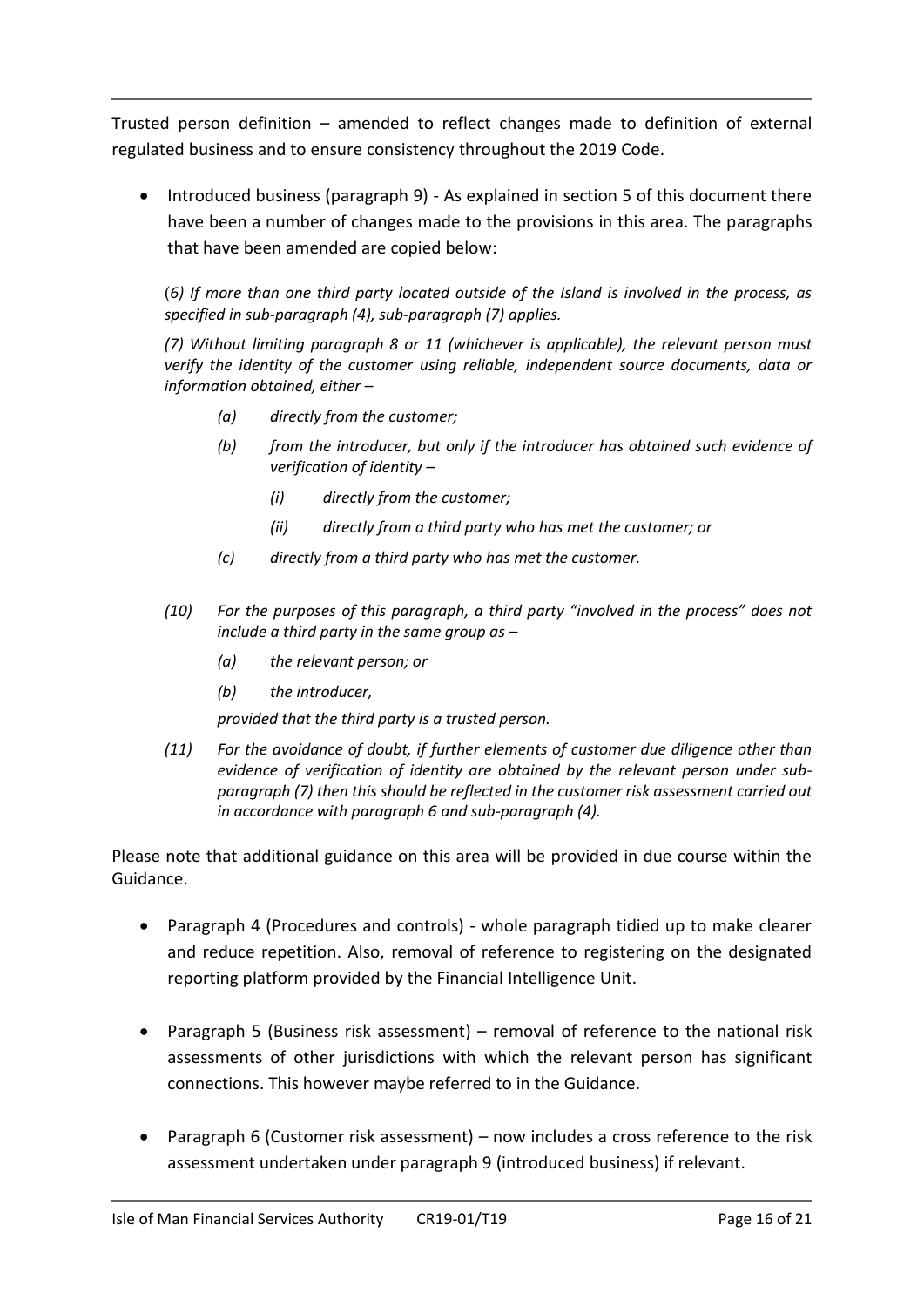- Paragraph 12 (Beneficial ownership and control) the opening sub-paragraph now cross refers to part 3 (risk based approach) as well as parts 4 (customer due diligence and ongoing monitoring), 5 (enhanced measures) and 6 (exemptions and simplified measures). Also, at sub-paragraph (8) the requirement to verify the beneficiaries' identity at (a) has been removed. This was a typographical error in the consultation version of the 2019 Code.
- Paragraph 16 (Acceptable applicants) the whole of paragraph  $12(2)(a)$  is disapplied if the conditions are met rather than just disapplying verification requirements (paragraph 12(2)(a)(ii)). This was a typographical error in the consultation version of the 2019 Code.
- Paragraph 18 (Generic designated business) a new definition has been drafted which has been discussed and agreed with certain industry representatives, the revised definition is:

*"generic designated business" for the purpose of this paragraph means designated business carried on by a relevant person where the relevant person —*

- *(a) does not participate in financial transactions on behalf of a customer; and*
- *(b) does not administer or manage a customer's funds, with its own funds or other customer's funds, on a pooled bank account basis.*
- Paragraph 21 (Miscellaneous) for clarity, the previous paragraph on exemptions has now split into three separate paragraphs covering insurance related exemptions, miscellaneous exemptions and the exemption in relation to transfer of block of business. Some wording has also been amended to ensure there is consistency across the three paragraphs.
- Paragraph 23 (Money laundering reporting officer) a new requirement has been inserted to require the money laundering reporting officer to retain responsibility for all external disclosures (including those from branches and subsidiaries).
- Paragraph 24 (Money laundering reporting officer (insurance)) there were some errors in the cross references to other legislation in the consultation version of the Code, these have now been amended in the 2019 Code.
- Paragraph 25 (Reporting procedures) a new requirement has been inserted to ensure any registers required by the 2019 Code are populated.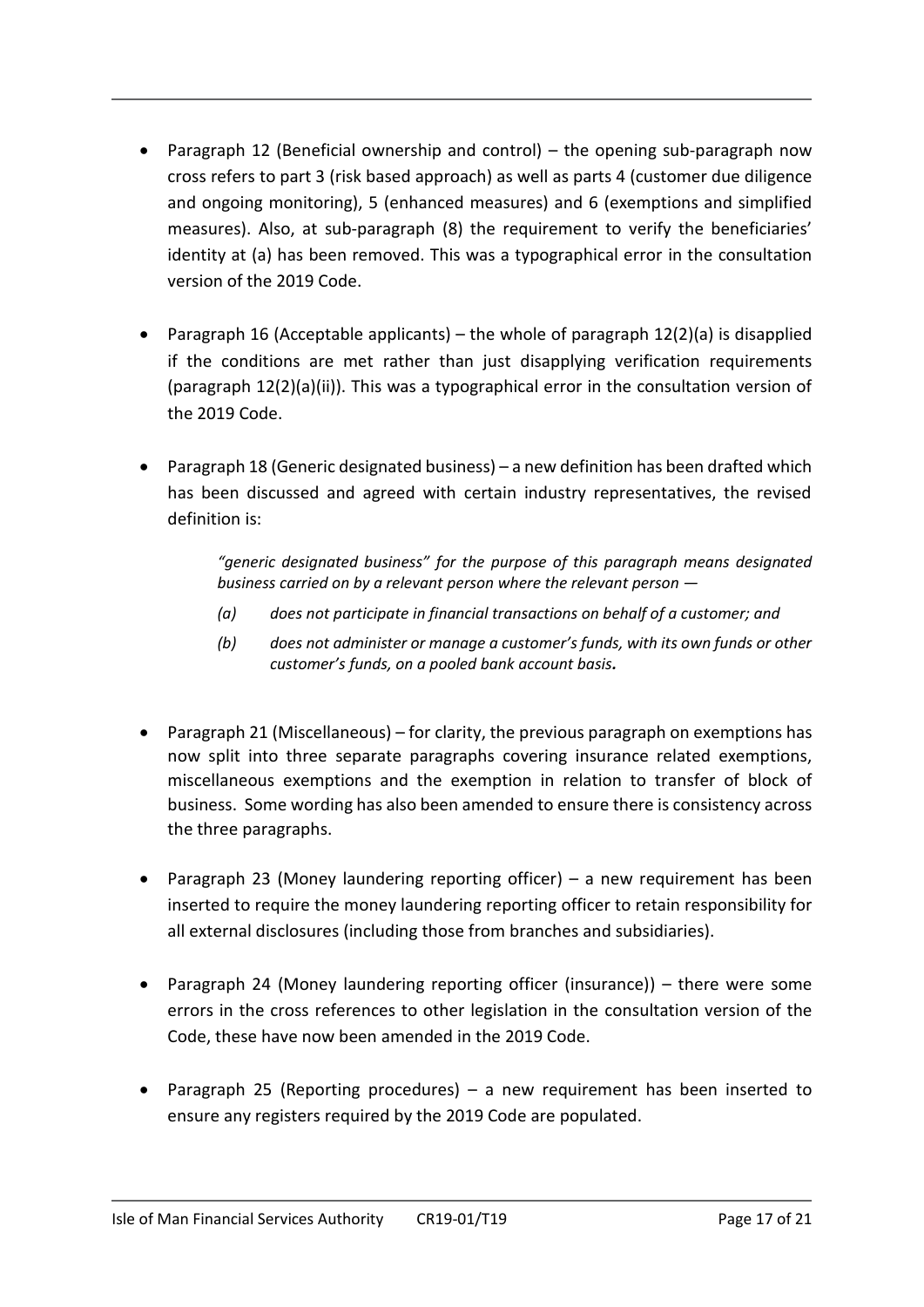- Paragraph 27 (External disclosures) the cross reference to section 24 of Financial Intelligence Unit Act has now been removed.
- Paragraphs 34 and 35 (Record keeping) for clarification the wording has been amended to ensure the requirements in these paragraphs apply to former relevant persons.
- Paragraph 36 (Financial groups) a new paragraph in the 2019 Code as required by FATF Recommendation 18. Only applies to class 1 / class 2 Financial Services licenceholders and insurers where they have an IoM head office. The paragraph requires group wide programmes and policies in respect of AML/CFT. The programmes / policies must cover:
	- monitoring / testing compliance;
	- staff appointments and training;
	- group level compliance and audit;
	- provision of group level customer account / transaction information; and;
	- safeguards of information exchanged.
- Paragraph 37 (Branches, subsidiaries and agents) now applies to any agents of a Class 8(2)(a) licenceholder (provision of payment services directly). Also, clarification has been inserted in this paragraph to clarify that the requirements only apply where the branch, subsidiary or agent is undertaking activities equivalent to those included in Schedule 4 POCA.

# **7 IMPLEMENTATION**

Dates legislation is due to come in:

| <b>Statutory document</b>                                                              | <b>Purpose</b>                                                                                                                                                                                              | Date to come in                                                                                                  |
|----------------------------------------------------------------------------------------|-------------------------------------------------------------------------------------------------------------------------------------------------------------------------------------------------------------|------------------------------------------------------------------------------------------------------------------|
| Proceeds of Crime<br>Act (Compliance with<br>International<br>Standards) Order<br>2019 | The Order empowers the Authority, after<br>consulting any person or body that<br>appears to be appropriate, to make<br>regulations requiring a person who has<br>contravened a code to pay a civil penalty. | If approved by<br>Tynwald, this order<br>comes into operation<br>when approval is given<br>(approx. 18 June 2019 |
| SD: 2019/0206                                                                          | Includes a consequential amendment to<br>the Designated Businesses (Registration<br>and Oversight) Act 2015 to make<br>reference to both civil and criminal<br>sanctions.                                   | - depending on<br>Tynwald meeting).                                                                              |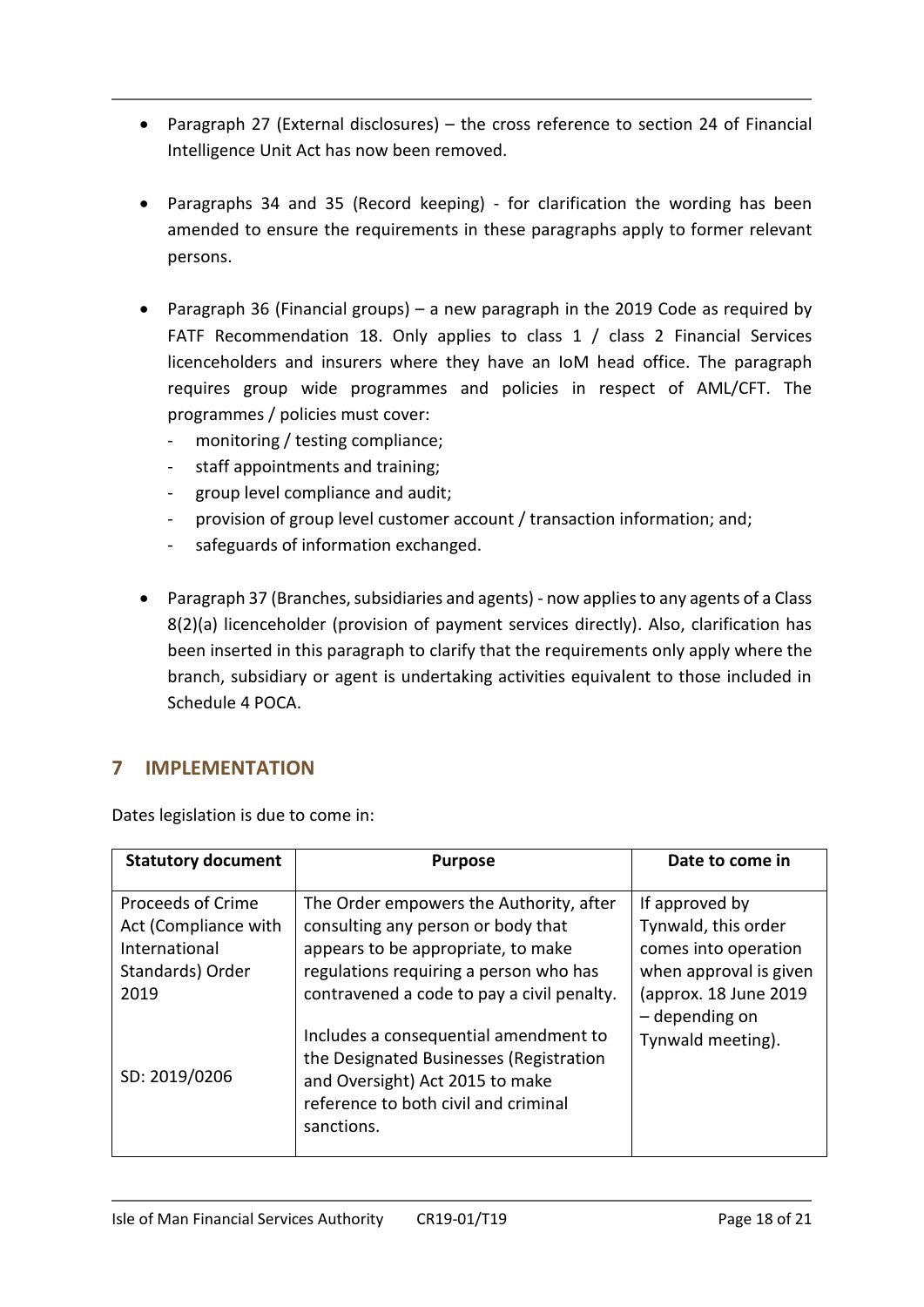| <b>Terrorism and Other</b><br>Crime (Financial<br><b>Restrictions) Act</b><br>(Section 69A) Order<br>2019<br>SD: 2019/0205                                              | The Order empowers the Authority, after<br>consulting any person or body that<br>appears to be appropriate, to make<br>regulations requiring a person who has<br>contravened a code to pay a civil penalty.                                                                                                                                                                                                                                                                                                                   | If approved by<br>Tynwald, this order<br>comes into operation<br>when approval is given<br>(approx. 18 June 2019)<br>- depending on<br>Tynwald meeting).                  |
|-------------------------------------------------------------------------------------------------------------------------------------------------------------------------|-------------------------------------------------------------------------------------------------------------------------------------------------------------------------------------------------------------------------------------------------------------------------------------------------------------------------------------------------------------------------------------------------------------------------------------------------------------------------------------------------------------------------------|---------------------------------------------------------------------------------------------------------------------------------------------------------------------------|
| Anti-Money<br>Laundering and<br>Countering the<br>Financing of<br><b>Terrorism (Civil</b><br>Penalties)<br>Regulations 2019<br>SD: 2019/0201                            | The regulations specify the circumstances<br>in which the Authority may impose a civil<br>penalty on a relevant person for a<br>contravention of the main Code.                                                                                                                                                                                                                                                                                                                                                               | If approved by<br>Tynwald, these<br>regulations come into<br>operation the day after<br>approval is given<br>(approx. 19 June 2019<br>- depending on<br>Tynwald meeting). |
| Anti-Money<br>Laundering and<br>Countering the<br>Financing of<br>Terrorism Code 2019<br>("the main code")<br>SD:2019/0202                                              | The main code has been amended in<br>order to address recommended actions<br>from the Mutual Evaluation Report, and<br>other deficiencies identified by the<br>Authority.<br>The main code also revokes the Insurance<br>Anti-Money Laundering Regulations 2008<br>and the Guidance Notes on Anti-Money<br>Laundering and Preventing the Financing<br>of Terrorism for Insurers (Long-Term<br>Business) 2008. Where appropriate<br>provisions specific to insurance business<br>have been incorporated into the main<br>code. | The main code is due<br>to come into operation<br>on 1 June 2019.                                                                                                         |
| Anti-Money<br>Laundering and<br>Countering the<br>Financing of<br><b>Terrorism (Specified</b><br>Non-Profit<br><b>Organisations</b> ) Code<br>2019 ('the SNPO<br>Code') | The SNPO Code has been created in order<br>for the sector to have legislation that is<br>appropriate to them. This code mirrors<br>the main code as much as appropriate in<br>order to have consistency for industry.                                                                                                                                                                                                                                                                                                         | The SNPO code is due<br>to come into operation<br>on 1 June 2019.                                                                                                         |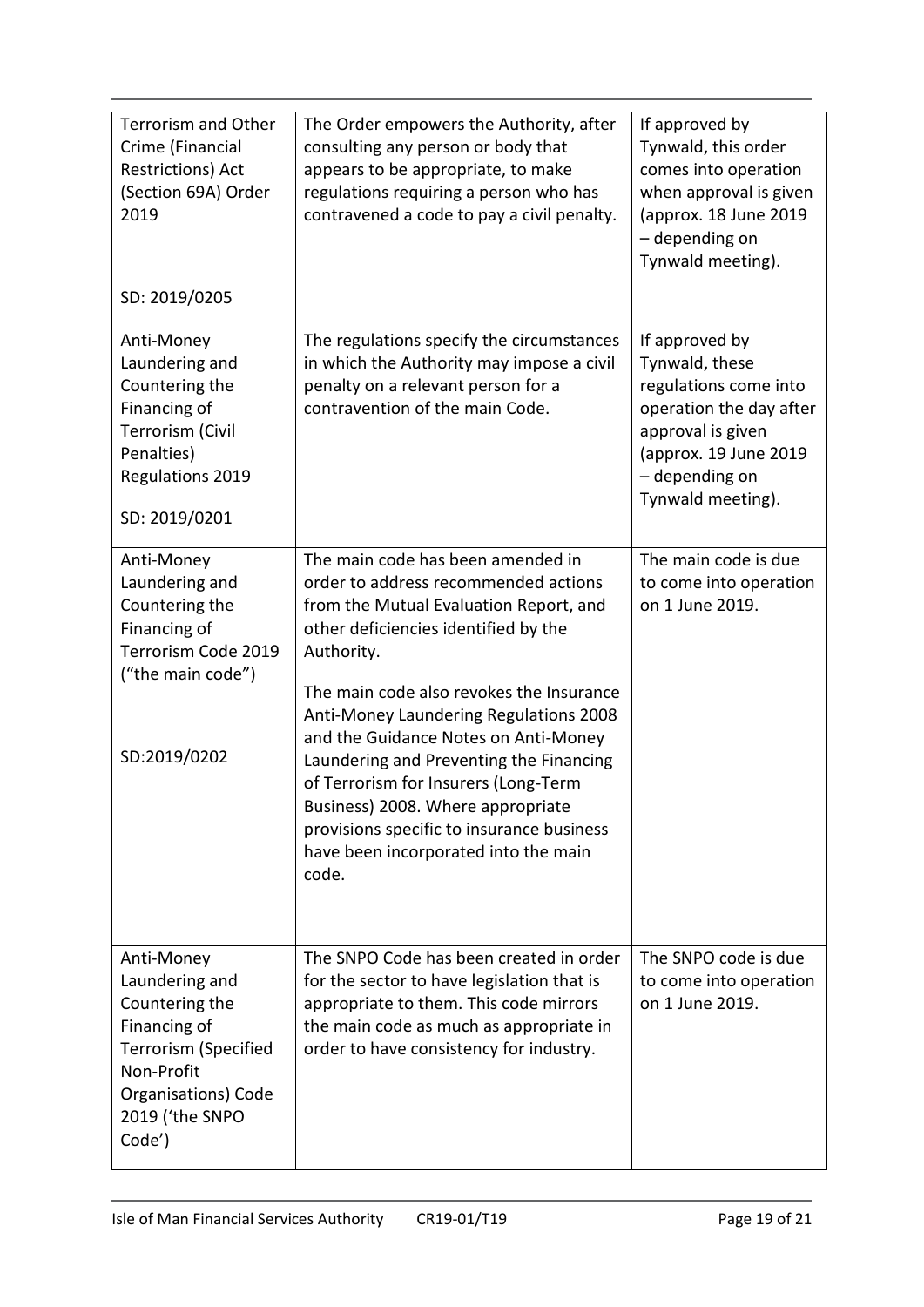| SD:2019/0200                                                                                               |                                                                                                                                                                                                             |                                                                                 |
|------------------------------------------------------------------------------------------------------------|-------------------------------------------------------------------------------------------------------------------------------------------------------------------------------------------------------------|---------------------------------------------------------------------------------|
| Proceeds of Crime<br>Act (Business in the<br><b>Regulated Sector)</b><br><b>Order 2019</b><br>SD:2019/0204 | Replacing Schedule 4 to the Proceeds of<br>Crime Act 2008.<br>The layout of the Schedule has been<br>amended to provide clarity that the<br>activity in the Schedule is subject to three<br>separate Codes. | If approved by<br>Tynwald, this Order<br>comes into operation<br>on 1 June 2019 |
|                                                                                                            | A number of definitions have been<br>amended to take into account identified<br>scope gaps, in particular the definition of<br>payroll agent has been expanded.                                             |                                                                                 |
| Designated<br><b>Businesses</b><br>(Amendment) Order<br>2019<br>SD:2019/0203                               | Replacing Schedule 1 to the Designated<br>Businesses (Registration and Oversight)<br>Act 2015 in light of the update to<br>Schedule 4 to the Proceeds of Crime Act<br>2008.                                 | If approved by<br>Tynwald, this Order<br>comes into operation<br>on 1 June 2019 |

# **8 NEXT STEPS**

The legislation is due to come in as per the table above. The Authority would like to thank those who responded to the consultation, and those who have attended the numerous meetings held during the course of the project.

In case of any query, please contact the undersigned —

**Mrs Ashley Whyte Isle of Man Financial Services Authority** PO Box 58, Finch Hill House, Bucks Road, Douglas Isle of Man, IM99 1DT **Email:** aml@iomfsa.im **Telephone:** +44 (0) 1624 689377